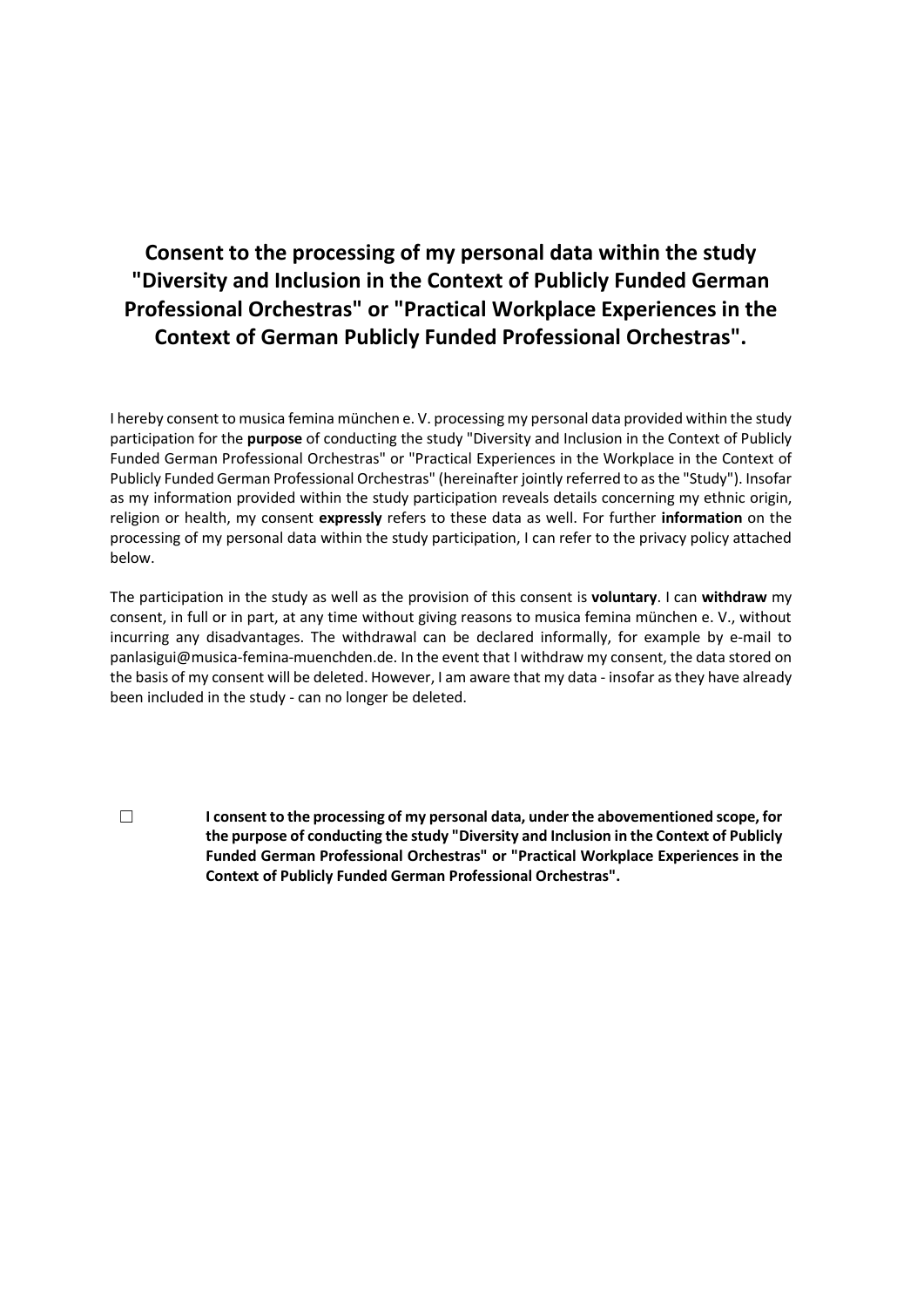# **Information according to Art. 12 et seq. EU-DSGVO (GDPR) for participants of the study "Diversity and Inclusion in the Context of Publicly Funded German Professional Orchestras" or "Practical Experiences in the Workplace in the Context of Publicly Funded German Professional Orchestras"**

## Dear Study Participants,

Due to the legal provisions of the European Data Protection Regulation (EU-DSGVO/GDPR), we are obliged to provide you with comprehensive information about the processing of your personal data provided within the study participation. We are very happy to do.

#### **I. Name and contact details of the responsible entity**

Your contact person, as the responsible entity according to the EU-DSGVO, other national data protection laws of the member states as well as other data protection provisions, is:

musica femina münchen e. V. (mfm) Occamstraße 11 80802 Munich

(hereinafter referred to as "we", "us" or "our").

#### **II. Information on the processing of your personal data within the scope of study participation**

#### **1. Legal basis**

The legal basis for the processing of your personal data is the consent that you provided pursuant to Art. 6 para. 1 lit. a, EU-DSGVO or Art. 9 para. 2 lit. a, EU-DSGVO.

#### **2. Purpose**

Your personal data will be exclusively processed for the purpose of conducting the study "Diversity, Equality and Inclusion in German Professional Orchestras" and the related evaluation of your voluntarily provided personal data.

#### **3. Retention period**

Your personal data will be deleted as soon as you withdraw your declaration of consent or your personal data is no longer required to achieve the purpose for which it was collected. This occurs with the completion of the study, insofar as statutory retention periods do not impose further storage of the relevant documents.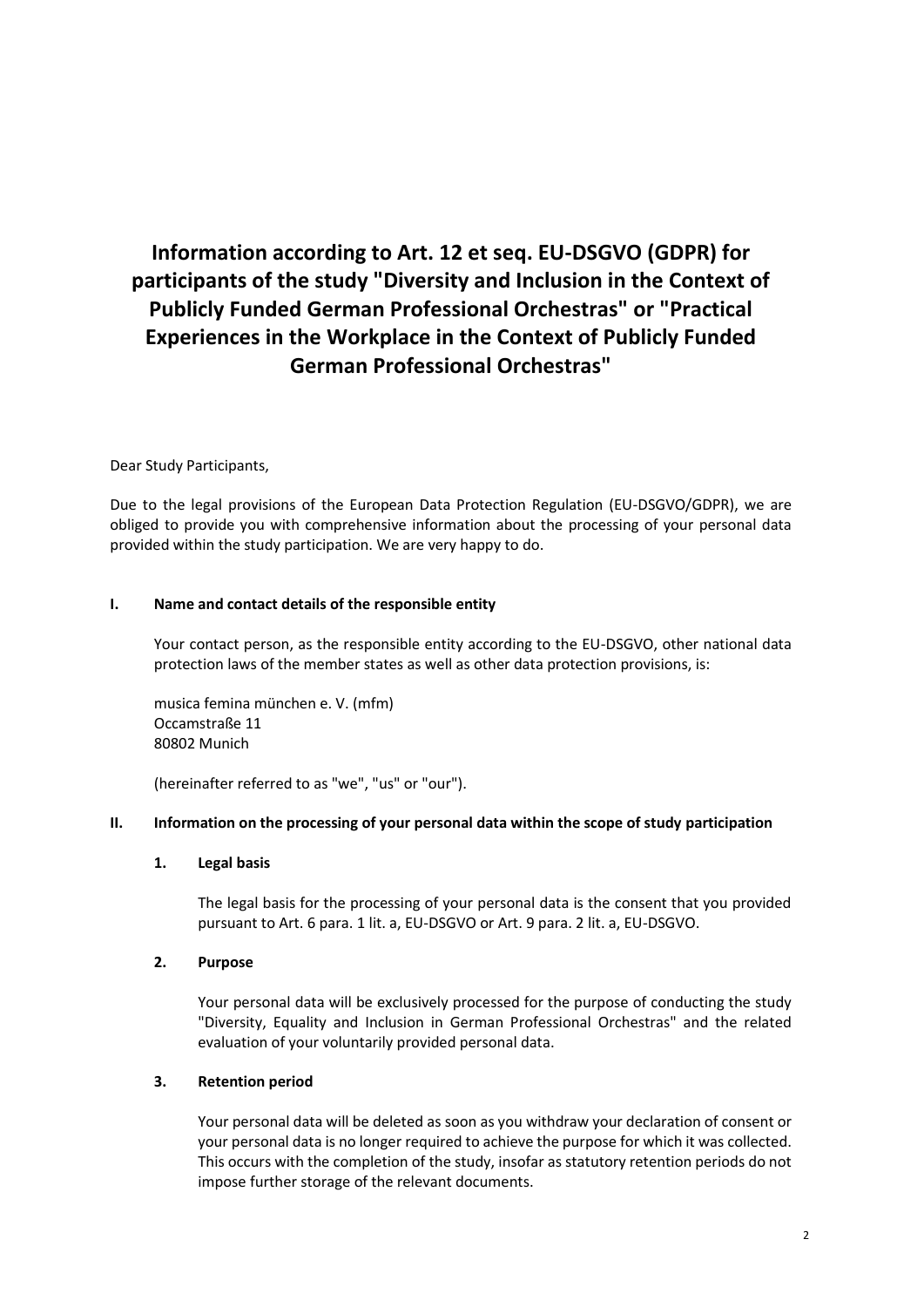## **4. Objection and withdrawal option**

You can withdraw your declaration of consent to the processing of your personal data within the study participation at any time with effect for the future. You can declare the withdrawal informally to panlasigui@musica-femina-muenchden.de.

## **III. Categories of Recipients**

Within the scope of conduction and evaluation of the study, the information you have provided will be disclosed exclusively to those entities which require this information for the conduction and evaluation of the study. Your data will not be disclosed to third parties.

## **IV. Your Rights**

## **1. Right to access**

You have a right to be informed about whether and which of your personal data we process about you

## **2. Right to rectification**

You have a right to rectification and/or completion if your personal data that we process is inaccurate or incomplete.

# **3. Right to restriction of processing**

You have a right to restriction of processing, provided that the conditions of Art. 16 EU-DSGVO are met.

# **4. Right to erasure**

You have a right to erasure, provided that the requirements of Art. 17 EU-DSGVO are met.

## **5. Right to notification**

If you have exercised your right to data rectification, data erasure or restriction of processing, we will notify all recipients of your personal data of the occurred data rectification, data erasure or restriction of processing.

#### **6. Right to data portability**

You have a right to receive your personal data processed by us on the basis of your consent in a structured, commonly used and machine-readable format.

## **7. Right to object**

You have a right to object to the processing of your personal data in special circumstances.

#### **8. Right of withdrawal**